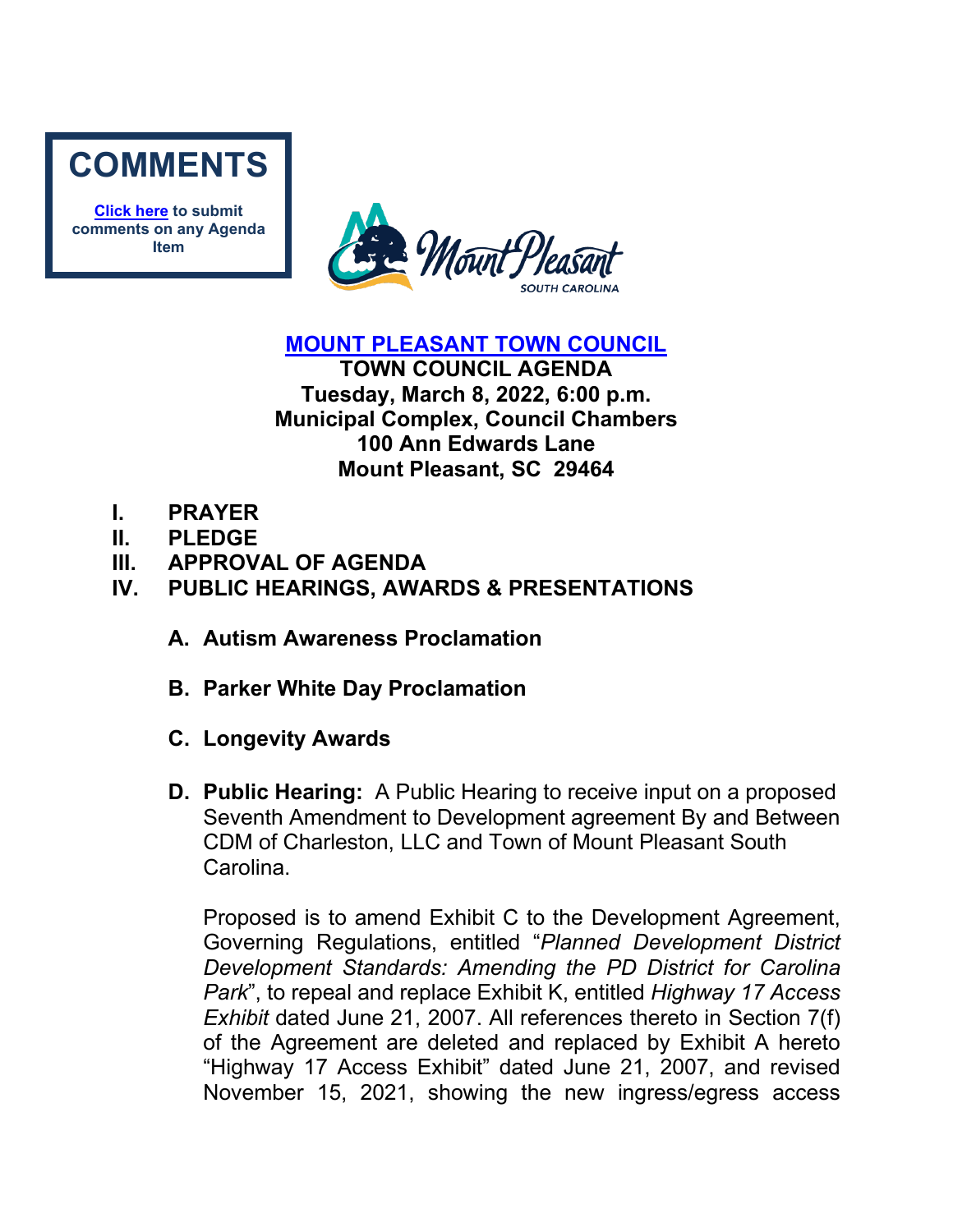connection designated "F" located south of Carolina Park **Boulevard** 

Carolina Park is comprised of approximately 1,608.50 acres of land and whose location is generally described as being on the north side of US Highway 17 between the Park West and Pepper Plantation developments.

### **V. APPROVAL OF MINUTES FROM THE [FEBRUARY 8, 2022](https://www.tompsc.com/AgendaCenter/ViewFile/Minutes/_02082022-1146) TOWN COUNCIL MEETING, AND THE JANUARY 2022 FINANCIAL STATEMENT.**

**VI. PUBLIC COMMENT**

### **VII. CONSENT AGENDA ITEMS**

**A. Final Reading:** An ordinance providing for the annexation of an approximately 0.68 acre tract of land located at 1214 Chuck Dawley Boulevard. [\(Ord. No. 22013\)](https://www.tompsc.com/DocumentCenter/View/40401/Ord-No-22013) **Planning Committee recommended approval 4-0**

[January 31, 2022 Planning Committee Meeting Minutes](https://www.tompsc.com/AgendaCenter/ViewFile/Minutes/_01312022-1141)

**B. Final Reading:** An Ordinance to zone AB, Areawide Business District, an approximately 0.68 acre tract of land located on Chuck Dawley Boulevard. Parcel is to be included in the BOD, Boulevard Overlay District. [\(Ord. No. 22014\)](https://www.tompsc.com/DocumentCenter/View/40402/Ord-No-22014) **Planning Committee recommended approval 4-0**

[January 19, 2022 Planning Commission Meeting Minutes](https://www.tompsc.com/AgendaCenter/ViewFile/Minutes/_01192022-1125) [January 31, 2022 Planning Committee Meeting Minutes](https://www.tompsc.com/AgendaCenter/ViewFile/Minutes/_01312022-1141)

**C. Final Reading:** An ordinance to rezone from R-1, Low Density Residential District, to AB, Areawide Business District, an approximately 0.16 acre tract of land located at 1214 Chuck Dawley Boulevard. Parcel is to remain in the Boulevard Overlay District. [\(Ord. No. 22015\)](https://www.tompsc.com/DocumentCenter/View/40403/Ord-No-22015) **Planning Committee recommended approval 4-0**

[January 19, 2022 Planning Commission Meeting Minutes](https://www.tompsc.com/AgendaCenter/ViewFile/Minutes/_01192022-1125) [January 31, 2022 Planning Committee Meeting Minutes](https://www.tompsc.com/AgendaCenter/ViewFile/Minutes/_01312022-1141)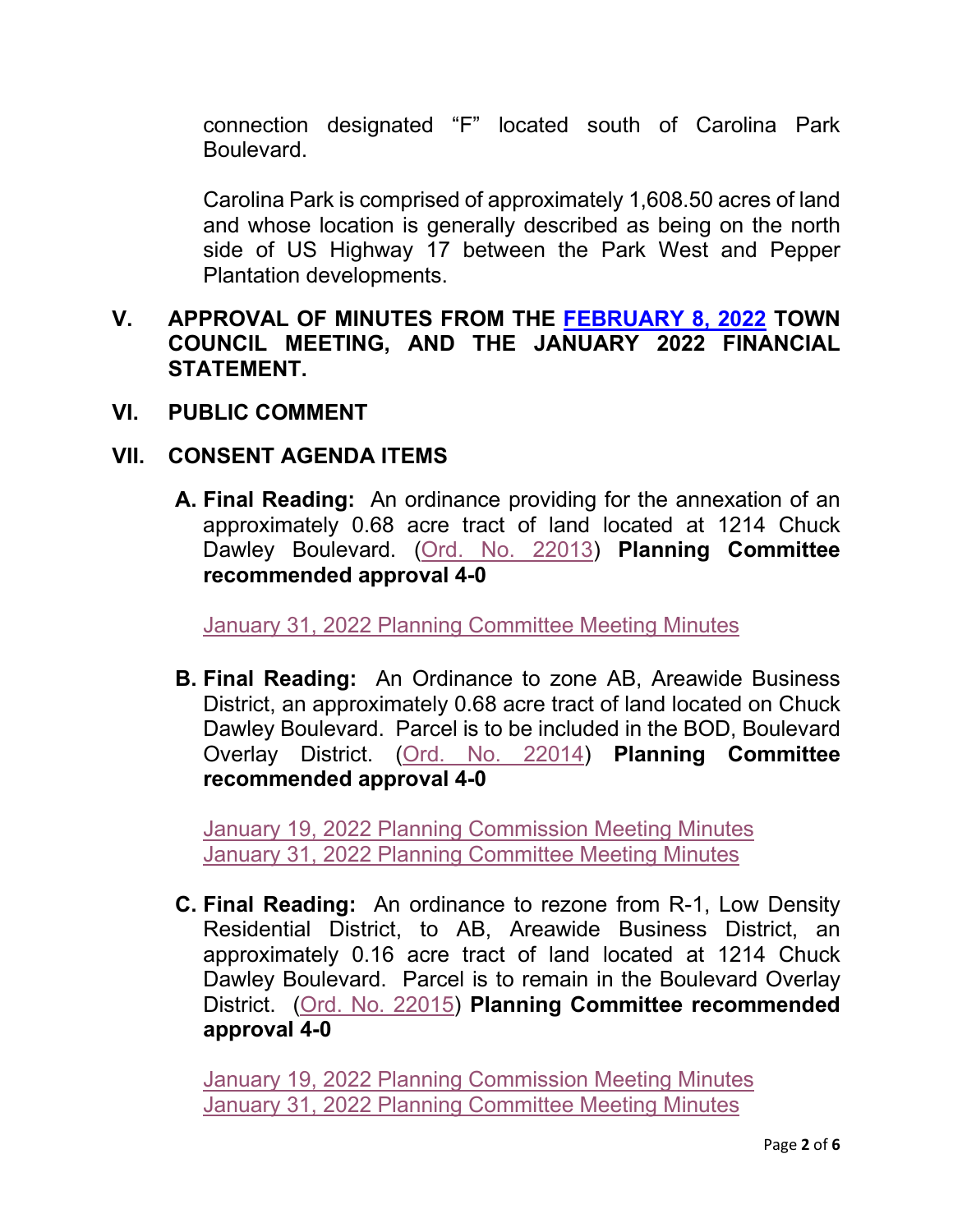**D. Final Reading:** An Ordinance to amend Zoning Code Sections 156.313 and 156.433. Proposed is to clarify certain on-street parking provisions to comply with SCDOT standards and to clarify Historic District Preservation Commission Procedures. [\(Ord. No.](https://www.tompsc.com/DocumentCenter/View/40397/Ord-No-22018)  [22018\)](https://www.tompsc.com/DocumentCenter/View/40397/Ord-No-22018) **Planning Committee recommended approval 4-0**

[January 19, 2022 Planning Commission Meeting Minutes](https://www.tompsc.com/AgendaCenter/ViewFile/Minutes/_01192022-1125) [January 31, 2022 Planning Committee Meeting Minutes](https://www.tompsc.com/AgendaCenter/ViewFile/Minutes/_01312022-1141)

**E. Final Reading:** An Ordinance to amend Zoning Code Sections 156.201, Bufferyards. Proposed are procedural revisions to review requirements and approval process of Vision Corridors in Critical Line Buffers on residential lots. Also is a provision to allow improvements associated with Mount Pleasant Way as indicated in its Master Plan. [\(Ord. No. 22019\)](https://www.tompsc.com/DocumentCenter/View/40398/Ord-No-22019) **Planning Committee recommended approval 4-0**

[January 19, 2022 Planning Commission Meeting Minutes](https://www.tompsc.com/AgendaCenter/ViewFile/Minutes/_01192022-1125) [January 31, 2022 Planning Committee Meeting Minutes](https://www.tompsc.com/AgendaCenter/ViewFile/Minutes/_01312022-1141)

# **VIII. PLANNING**

# **A. NEW BUSINESS**

1. **First Reading:** An Ordinance providing for the annexation of an approximately 0.58 acre tract of land located at 1137 Louise Terrace. [\(Ord. No. 22020\)](https://www.tompsc.com/DocumentCenter/View/40831/Ord-No-22020) **Planning Committee recommended approval**

[February 28, 2022 Planning Committee Meeting Minutes](https://gcc02.safelinks.protection.outlook.com/?url=https%3A%2F%2Fwww.tompsc.com%2FAgendaCenter%2FViewFile%2FMinutes%2F_02282022-1162&data=04%7C01%7CCBarrett%40tompsc.com%7C5d4ae3f93072458c6ed708d9fd5a24e4%7C1625c41990b6460eafc73f4628c3f25d%7C0%7C0%7C637819385875051425%7CUnknown%7CTWFpbGZsb3d8eyJWIjoiMC4wLjAwMDAiLCJQIjoiV2luMzIiLCJBTiI6Ik1haWwiLCJXVCI6Mn0%3D%7C3000&sdata=axfyqsRvs5plDOrftfRaKYo0lN5W15YxnnDFpN6pg%2F8%3D&reserved=0)

2. **First Reading:** An Ordinance to zone TH, Townhouse District, an approximately 0.58 acre tract of land located at 1137 Louise Terrace. [\(Ord. No.](https://www.tompsc.com/DocumentCenter/View/40829/Ord-No-22021) 22021) **Planning Commission recommended denial; Planning Committee recommended denial**

[February 16, 2022 Planning Commission Meeting Minutes](https://www.tompsc.com/AgendaCenter/ViewFile/Minutes/_02162022-1144) [February 28, 2022 Planning Committee Meeting Minutes](https://gcc02.safelinks.protection.outlook.com/?url=https%3A%2F%2Fwww.tompsc.com%2FAgendaCenter%2FViewFile%2FMinutes%2F_02282022-1162&data=04%7C01%7CCBarrett%40tompsc.com%7C5d4ae3f93072458c6ed708d9fd5a24e4%7C1625c41990b6460eafc73f4628c3f25d%7C0%7C0%7C637819385875051425%7CUnknown%7CTWFpbGZsb3d8eyJWIjoiMC4wLjAwMDAiLCJQIjoiV2luMzIiLCJBTiI6Ik1haWwiLCJXVCI6Mn0%3D%7C3000&sdata=axfyqsRvs5plDOrftfRaKYo0lN5W15YxnnDFpN6pg%2F8%3D&reserved=0)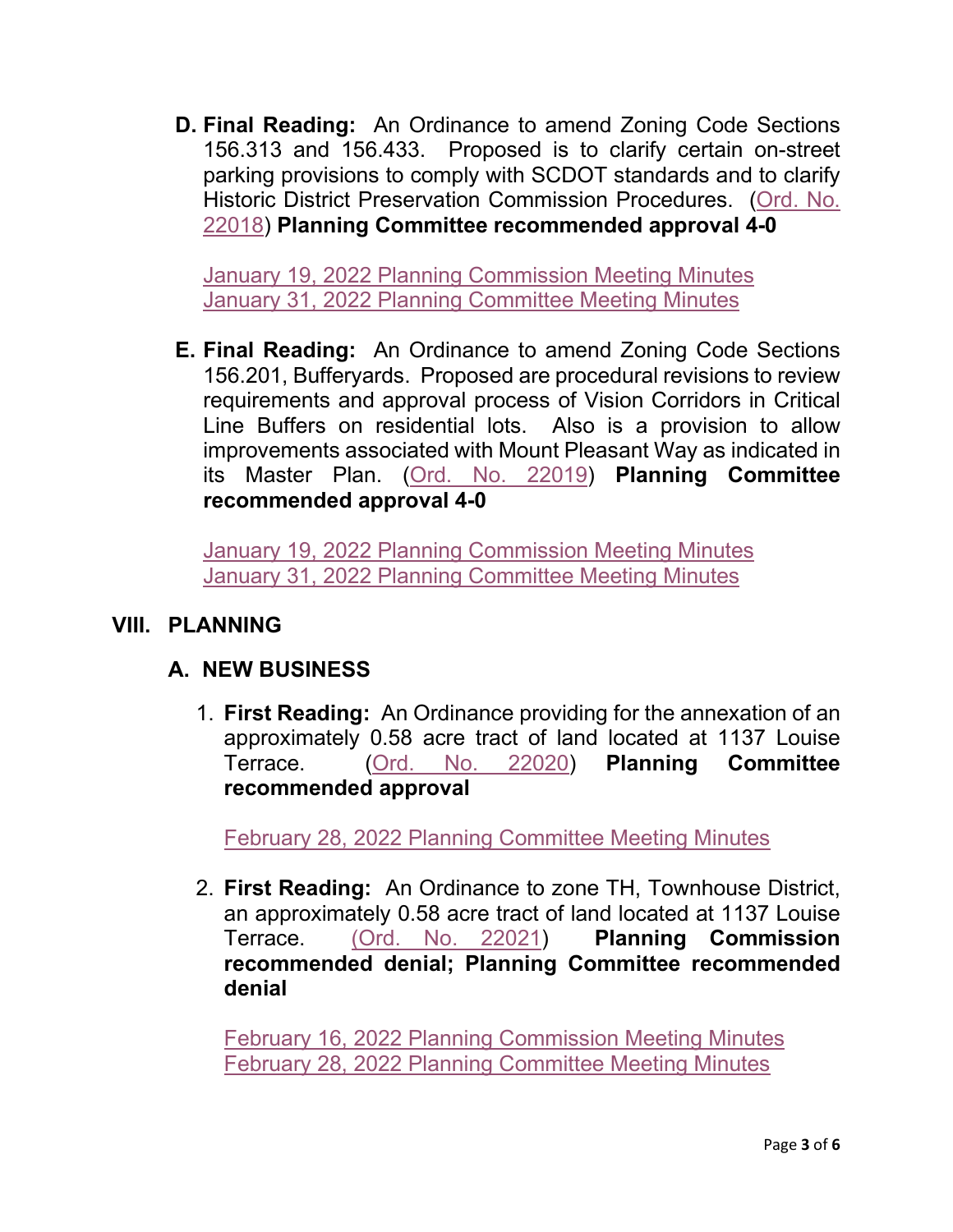3. **First Reading:** An ordinance to amend the Coaxum Tract PD, Planned Development Ordinance (Ordinance 16023, as amended). Proposed is to update development guidelines as they relate to homes abutting open space in order to remain consistent with previously approved conceptual plan. Development consists of approximately 20 acres and is generally located between Billy Swails Boulevard and North Highway 17. [\(Ord. No. 22022\)](https://www.tompsc.com/DocumentCenter/View/40830/Ord-No-22022) **Planning Commission recommended approval; Planning Committee recommended approval**

[February 16, 2022 Planning Commission Meeting Minutes](https://www.tompsc.com/AgendaCenter/ViewFile/Minutes/_02162022-1144) [February 28, 2022 Planning Committee Meeting Minutes](https://gcc02.safelinks.protection.outlook.com/?url=https%3A%2F%2Fwww.tompsc.com%2FAgendaCenter%2FViewFile%2FMinutes%2F_02282022-1162&data=04%7C01%7CCBarrett%40tompsc.com%7C5d4ae3f93072458c6ed708d9fd5a24e4%7C1625c41990b6460eafc73f4628c3f25d%7C0%7C0%7C637819385875051425%7CUnknown%7CTWFpbGZsb3d8eyJWIjoiMC4wLjAwMDAiLCJQIjoiV2luMzIiLCJBTiI6Ik1haWwiLCJXVCI6Mn0%3D%7C3000&sdata=axfyqsRvs5plDOrftfRaKYo0lN5W15YxnnDFpN6pg%2F8%3D&reserved=0)

# **B. OLD BUSINESS**

1. **Final Reading:** An Ordinance providing for the annexation of an approximately 0.34 acre tract of land located at 1131 Louise Terrace. [\(Ord. No. 22011\)](https://www.tompsc.com/DocumentCenter/View/40399/Ord-No-22011) **Planning Committee recommended approval 4-0**

[January 31, 2022 Planning Committee Meeting Minutes](https://www.tompsc.com/AgendaCenter/ViewFile/Minutes/_01312022-1141)

2. **Final Reading:** An Ordinance to zone TH, Townhouse District, an approximately 0.34 acre tract of land located at 1131 Louise Terrace. [\(Ord. No. 22012\)](https://www.tompsc.com/DocumentCenter/View/40400/Ord-No-22012) **Planning Committee recommended approval 3-1**

[January 19, 2022 Planning Commission Meeting Minutes](https://www.tompsc.com/AgendaCenter/ViewFile/Minutes/_01192022-1125) January 31, 2022 [Planning Committee Meeting Minutes](https://www.tompsc.com/AgendaCenter/ViewFile/Minutes/_01312022-1141)

3. **Final Reading:** An Ordinance providing for a *Seventh Amendment* to Ordinance 11064, the Development Agreement by and between the Town of Mount Pleasant and CDM of Charleston, LLC (Carolina Park Development Agreement). [\(Ord.](https://www.tompsc.com/DocumentCenter/View/40395/Ord-No-22016)  [No. 22016\)](https://www.tompsc.com/DocumentCenter/View/40395/Ord-No-22016) **Planning Committee recommended approval 4-0**

[January 19, 2022 Planning Commission Meeting Minutes](https://www.tompsc.com/AgendaCenter/ViewFile/Minutes/_01192022-1125) [January 31, 2022 Planning Committee Meeting Minutes](https://www.tompsc.com/AgendaCenter/ViewFile/Minutes/_01312022-1141)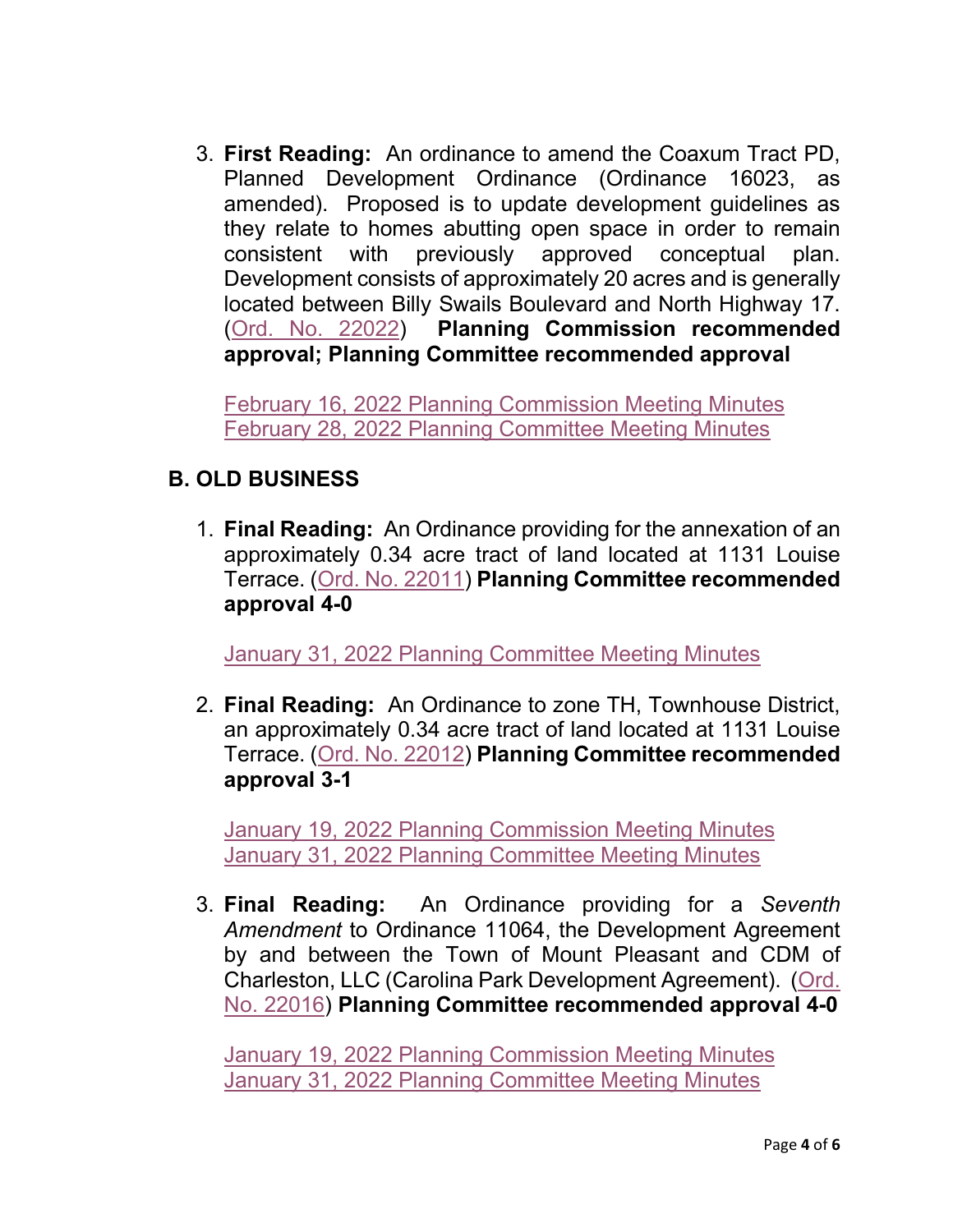4. **Final Reading:** An Ordinance providing for a *Seventh Amendment* to the Carolina Park PD, Planned Development district Ordinance (Ord. R-13-90, as amended), pertaining to Exhibit B, entitled *Highway 17 Access.* Amendment proposes repealing Exhibit B and replacing it with new Exhibit showing new location for Access "F." [\(Ord. No. 22017\)](https://www.tompsc.com/DocumentCenter/View/40396/Ord-No-22017)

[January 19, 2022 Planning Commission Meeting Minutes](https://www.tompsc.com/AgendaCenter/ViewFile/Minutes/_01192022-1125) [January 31, 2022 Planning Committee Meeting Minutes](https://www.tompsc.com/AgendaCenter/ViewFile/Minutes/_01312022-1141)

# **IX. [COMMITTEE](https://www.tompsc.com/agendacenter) ACTION ITEMS**

### **Economic Development Committee**

Discussion and possible action regarding the [2022 Economic](https://www.tompsc.com/DocumentCenter/View/40832/TOMP_Economic-Development-Strategy_DRAFT_2022-02-25)  [Development Strategy.](https://www.tompsc.com/DocumentCenter/View/40832/TOMP_Economic-Development-Strategy_DRAFT_2022-02-25)

[Economic Development Report](https://www.tompsc.com/DocumentCenter/View/40835/ED-Report) February 28, 2022 [Economic Development Committee Meeting](https://gcc02.safelinks.protection.outlook.com/?url=https%3A%2F%2Fwww.tompsc.com%2FAgendaCenter%2FViewFile%2FMinutes%2F_02282022-1156&data=04%7C01%7CCBarrett%40tompsc.com%7C5d4ae3f93072458c6ed708d9fd5a24e4%7C1625c41990b6460eafc73f4628c3f25d%7C0%7C0%7C637819385875051425%7CUnknown%7CTWFpbGZsb3d8eyJWIjoiMC4wLjAwMDAiLCJQIjoiV2luMzIiLCJBTiI6Ik1haWwiLCJXVCI6Mn0%3D%7C3000&sdata=rz9mEu9SwD9QCgO52cYtfl7hMiI5xER8V4hoWzyKASY%3D&reserved=0)  **[Minutes](https://gcc02.safelinks.protection.outlook.com/?url=https%3A%2F%2Fwww.tompsc.com%2FAgendaCenter%2FViewFile%2FMinutes%2F_02282022-1156&data=04%7C01%7CCBarrett%40tompsc.com%7C5d4ae3f93072458c6ed708d9fd5a24e4%7C1625c41990b6460eafc73f4628c3f25d%7C0%7C0%7C637819385875051425%7CUnknown%7CTWFpbGZsb3d8eyJWIjoiMC4wLjAwMDAiLCJQIjoiV2luMzIiLCJBTiI6Ik1haWwiLCJXVCI6Mn0%3D%7C3000&sdata=rz9mEu9SwD9QCgO52cYtfl7hMiI5xER8V4hoWzyKASY%3D&reserved=0)** 

# **X. COUNCIL BUSINESS**

#### **A. New Business**

There are no items for Council New Business

#### **B. Old Business**

There are no items for Council Old Business

#### **C. Executive Session**

- 1. Legal and Contractual
	- a. Discussion regarding the Town Administrator's evaluation
	- b. Discussion regarding an employment agreement for the Town of Mount Pleasant General Counsel